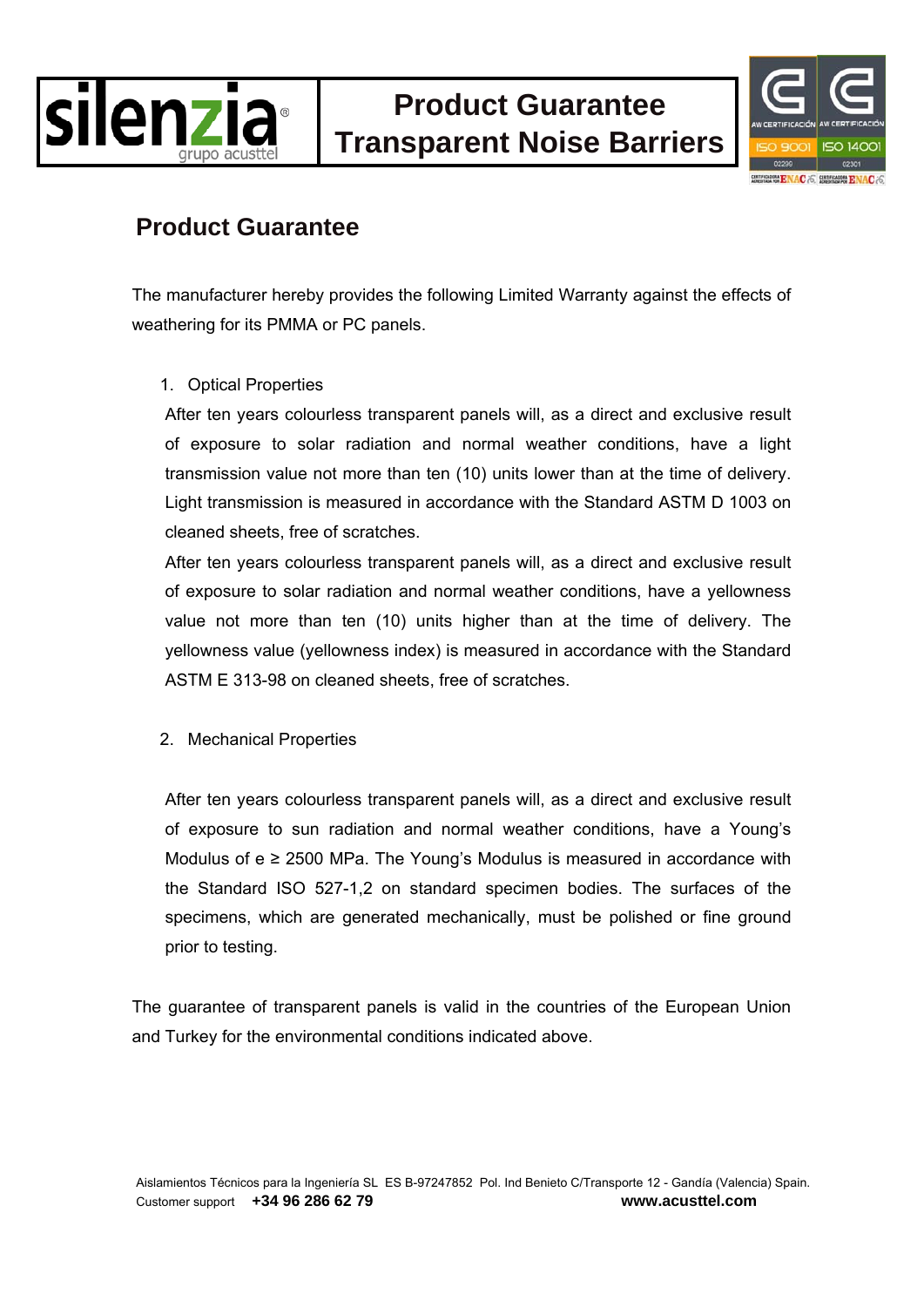

## **Product Guarantee Transparent Noise Barriers**



The guarantee covers the panels assembled and installed by specialists using appropriate tools in accordance with the instructions, standards, best construction practices and the applicable laws and regulations in force in each country or area.

The guarantee is valid whenever the panels are maintained in accordance with the instructions for use, maintenance and cleaning and other accumulated debris or wastes are properly removed and/or washed. If the panels are not used according to these instructions, the guarantee is limited to 12 months.

The guarantee refers to the non-rupture of the material that could reduce its mechanical and structural safety, however the material can suffer other changes, which do not affect the function of the product.

In the event of failure of the product to meet the provisions of this guarantee, the default(s) shall be immediately advised providing relevant samples and allowing the inspection the claimed product.

The claim must be submitted to the direct supplier of the panels. In the case of accepting the claims, the responsibility of the company is limited to the cost of the damaged materials only. Acusttel has the right to choose the way of solving the claims and is not responsible for any direct or indirect loss resulting from the damages covered by the guarantee.

The responsibility of the company is limited to the amount of the sales invoice less a depreciation of 10% per year.

When panels are supplied with antigraffiti, they must be removed within 30 days using appropriate measures in accordance with the instructions for use and maintenance.

The anti-graffiti protection expires after 5 times the elimination of the graffiti. The stability of the acoustic and mechanical parameters is still assured during the period of validity of the guarantee.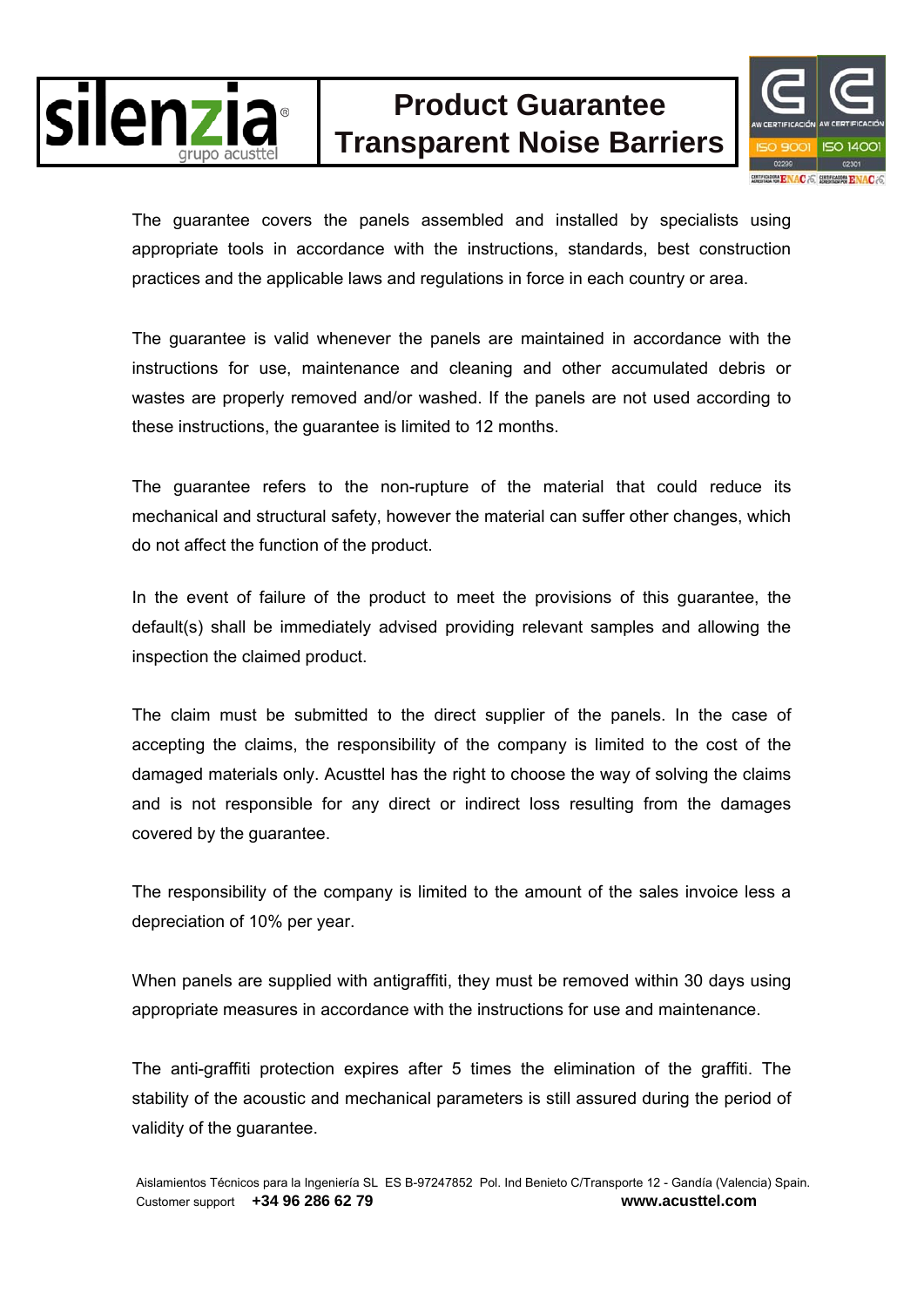



#### **Other general conditions of guarantee:**

- This guarantee applies only to the flat un-formed sheet. In the case of any formed sheet this guarantee shall be valid only after a specific evaluation and approval of the performance of the finished component.
- The goods were paid for, and that the customer's invoice is presented, from which the name and address of the customer can be identified, as well as the date of purchase, the product value, and the product designation.
- The customer examined the goods immediately after delivery and informed forthwith of any defects.
- The material was stored, transported, worked, processed, and used in a manner appropriate to the material.
- The sheets had not been subjected to any detrimental chemical effects.
- The maximum temperature for use as recommended by the Company, i.e. 80°C had not been exceeded.
- The sheets had not been affected to their disadvantage by bonding, securing, and/or sealing elements.
- The customer issued notification in writing of the defect within a week of its detection, by submitting the invoice and identifying the material.
- The Direct Customer allowed inspection to be carried out by the Company.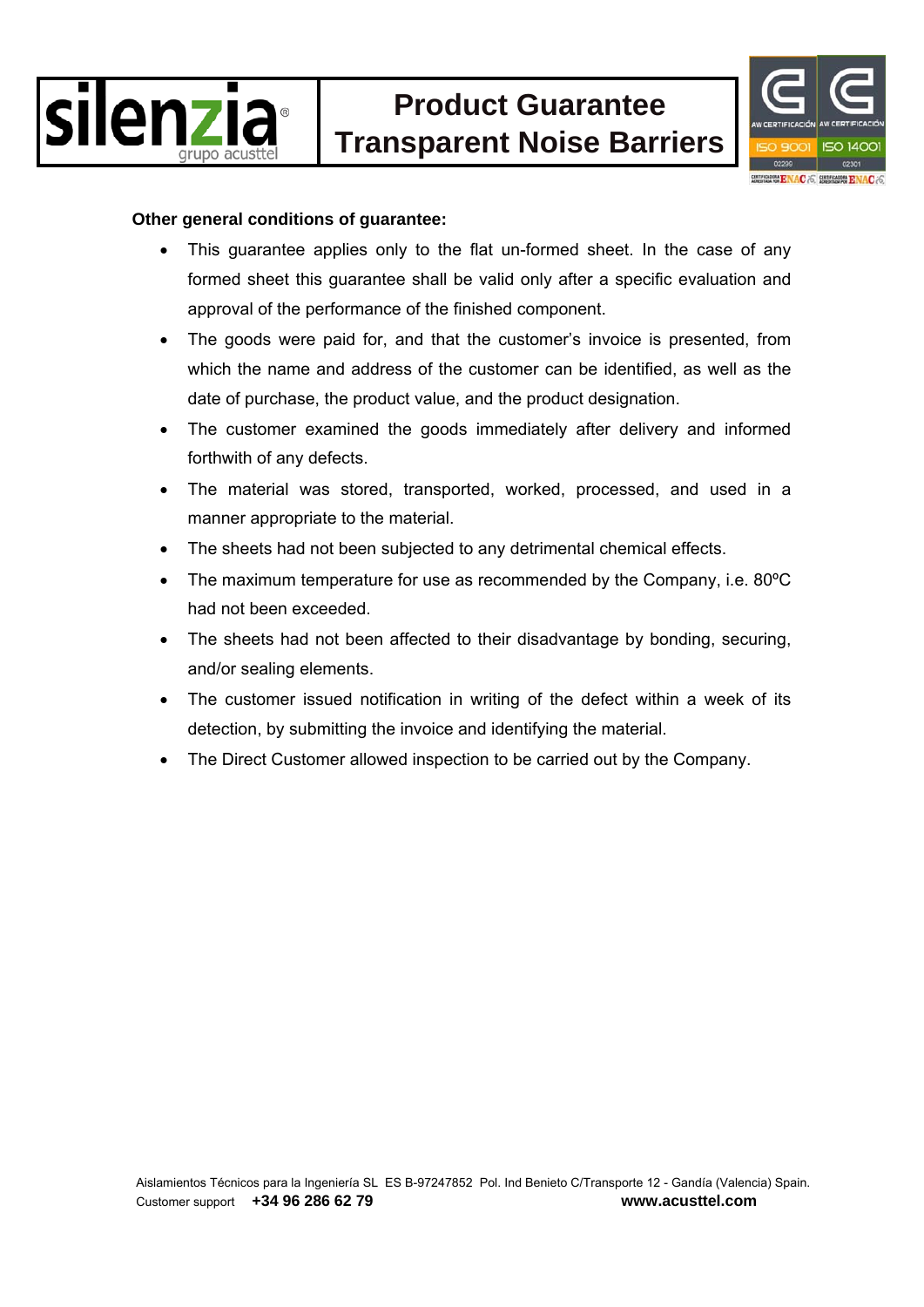



## **CLEANING AND CONSERVATION INSTRUCTIONS FOR THE MAINTENANCE OF THE GUARANTEE**

The panels should be cleaned with water free of detergents or corrosive elements and at temperature between +15 and +35 ºC.

The frequency of cleaning will depend on the degree of exposure of the area to contaminants, but at least once a year is recommended for suburban areas and twice in urban areas.

Prior to the cleaning of the panels, the sealing joints at the union with the metal posts must be checked and those that may be damaged should be replaced.

## **Storage and manipulation of acoustic panels**

The acoustic panels should not be stored in areas exposed to polluting chemical agents that may affect their surface finishing.

The panels must be stored in their palletizing system to avoid direct contact with the ground and their installation should not exceed 45 days from the date of supply. Please consult us for any additional protection measures for longer storage periods.

The use of tools that could cut or damage the surface of the screens is totally forbidden during the installation of acoustic panels as well as its cut. Please consult us in case of needing special measures.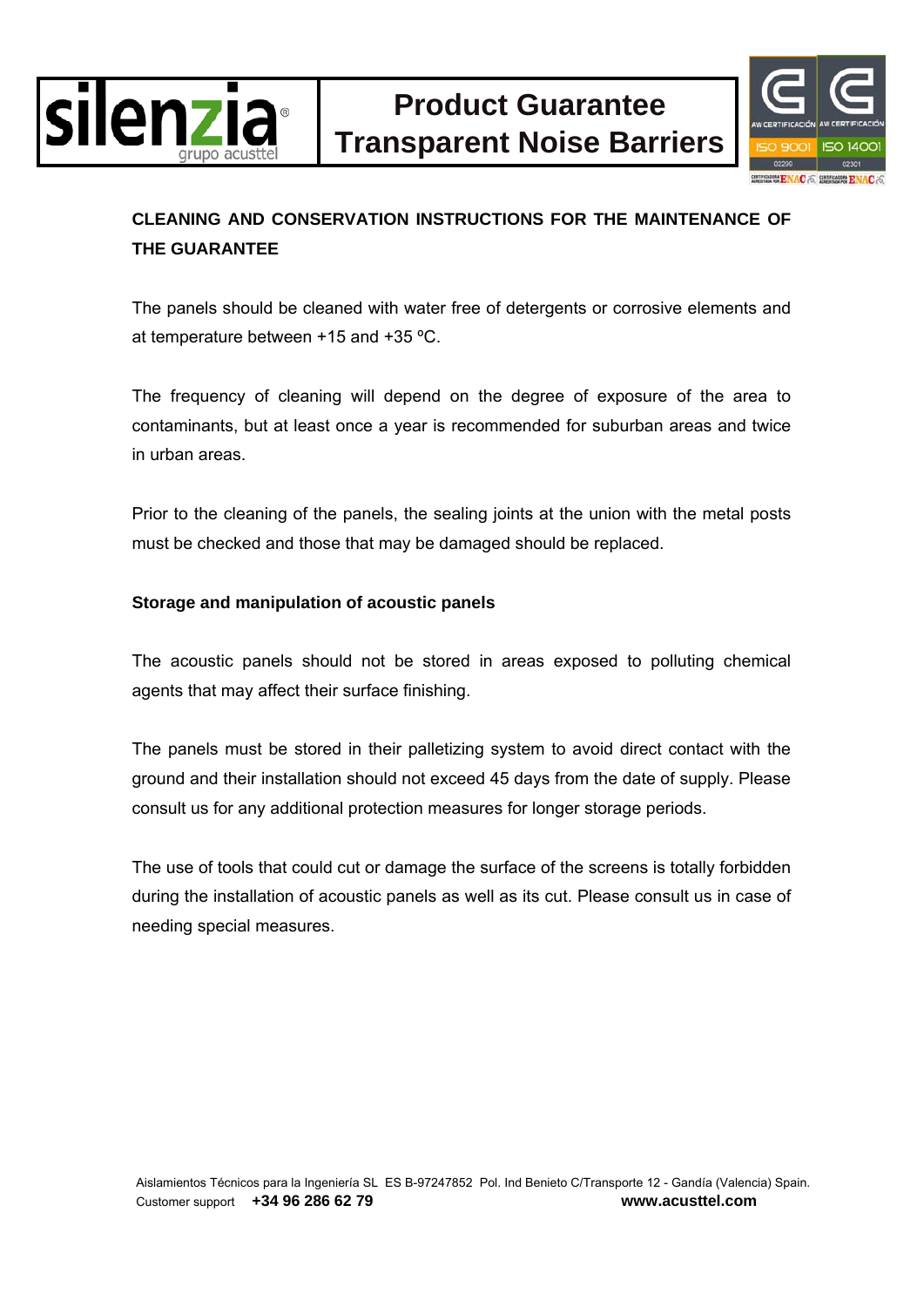



## **CLEANING OF GRAFITTI**

To remove graffiti from the panels, the liquid graffiti cleaner Silenzia / GR2 should be used temperatures between 10 and 40 °C. Please consult us for any other range of temperatures.

## **Methodology of use:**

The antigraffiti product is to be applied on a dry surface until the graffiti is softened. Time depends directly on two factors:

- 1. on the ambient temperature, i.e. at lower temperature, longer reaction time.
- 2. on the type of painting used for the graffiti.

Before starting the work, some tests must be carried out to establish the optimum time of contact of the product with the surface. It is very important that the contact time is no longer than time needed for the softening the graffiti, since it could damage the panel painting; therefore the cleaning must be done in small areas.

The next step (when the graffiti is already softened) is to remove it from the surface by using a pressure washer with water at a temperature of approximately 50-60 ° C and a maximum pressure of 80 bars.

If some shadows remain on the surface, the process shall be repeated.

After finishing the process the entire surface must be cleaned with water to remove any remaining product that could further damage the surface of the painting.